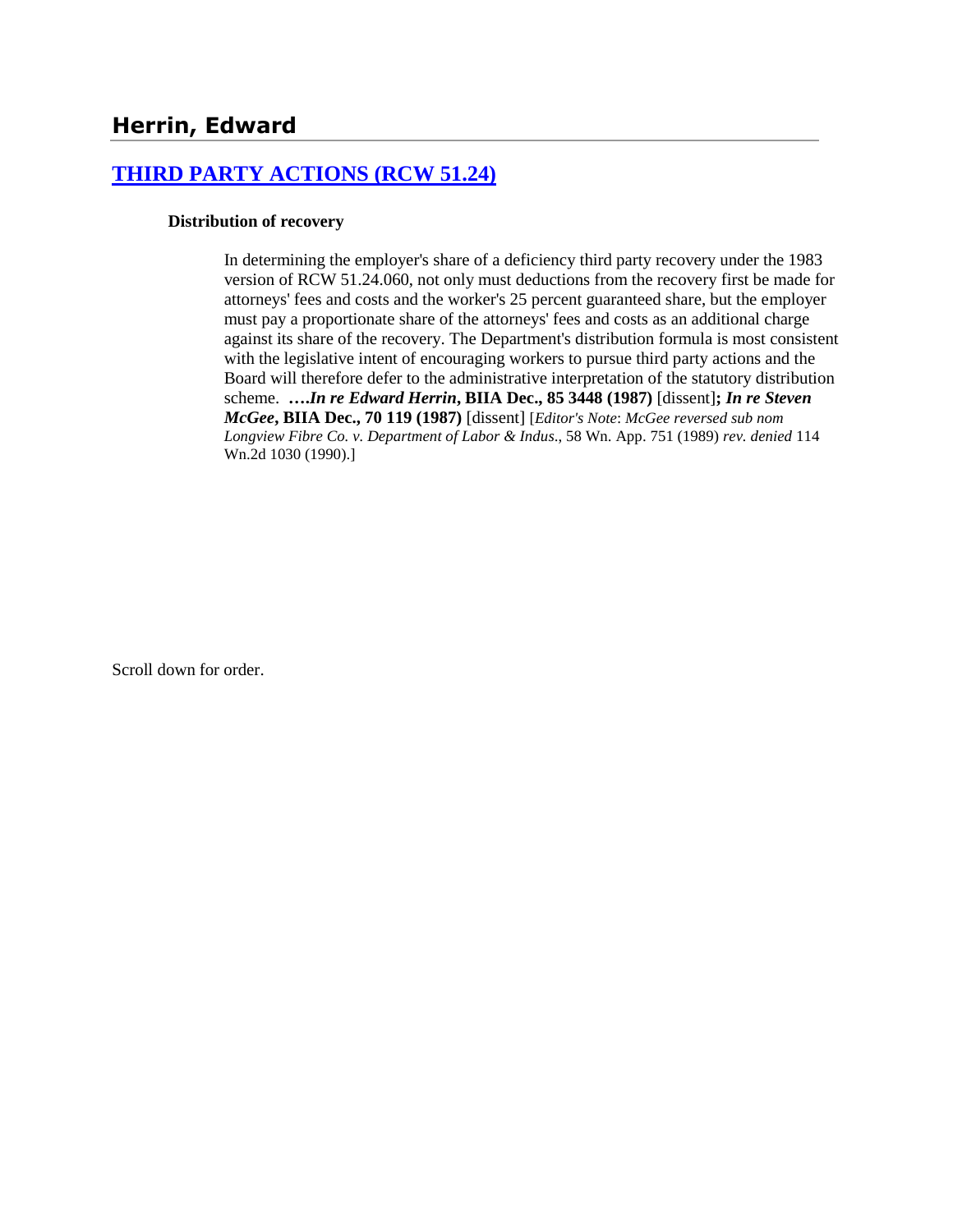### **BEFORE THE BOARD OF INDUSTRIAL INSURANCE APPEALS STATE OF WASHINGTON**

**)**

**IN RE: EDWARD D. HERRIN ) DOCKET NO. 853448**

**CLAIM NO. S-658246 ) DECISION AND ORDER**

## APPEARANCES:

Claimant, Edward D. Herrin, by Leonard W. Moen and Associates, per David S. Heller and Randolph F. Jones

Self-insured Employer, Snohomish County, by Prosecuting Attorney, Seth R. Dawson, per Wallace Murray and Marya J. Silverdale, Deputies

Department of Labor and Industries, by The Attorney General, per David Swan and Bruce Clement, Assistants

This is an appeal filed by the self-insured employer on November 15, 1985 from an order of the

Department of Labor and Industries dated October 22, 1985 which required the distribution of a

\$25,000.00 third party recovery as follows:

- 1. The attorneys fee of \$8,333.33 is to be paid and \$294.75 in unrecovered litigation costs are to be reimbursed, leaving a balance of \$16,371.92;
- 2. Edward Herrin is to be paid 25% of the balance, \$4,092.98;
- 3. The employer, Snohomish County, is entitled to the remaining balance of \$12,278.94 less their contribution towards the litigation costs, \$4,238.11, or \$8,040.83.

Formal demand is hereby made upon Edward Herrin to reimburse Snohomish County, \$8,040.83."

The Department order is **AFFIRMED**.

# **DECISION**

Pursuant to RCW 51.52.104 and RCW 51.52.106, this matter is before the Board for review and decision on a timely Petition for Review filed by the employer to a Proposed Decision and Order issued on August 20, 1986 in which the order of the Department dated October 22, 1985 was affirmed.

The issue presented by this appeal is whether, pursuant to RCW 51.24.060(1) as amended in 1984, the Department was correct in its method of computing the self-insured employer's proportionate share of attorneys' fees and costs and in its method of deducting that amount from the employer's share of the third party recovery.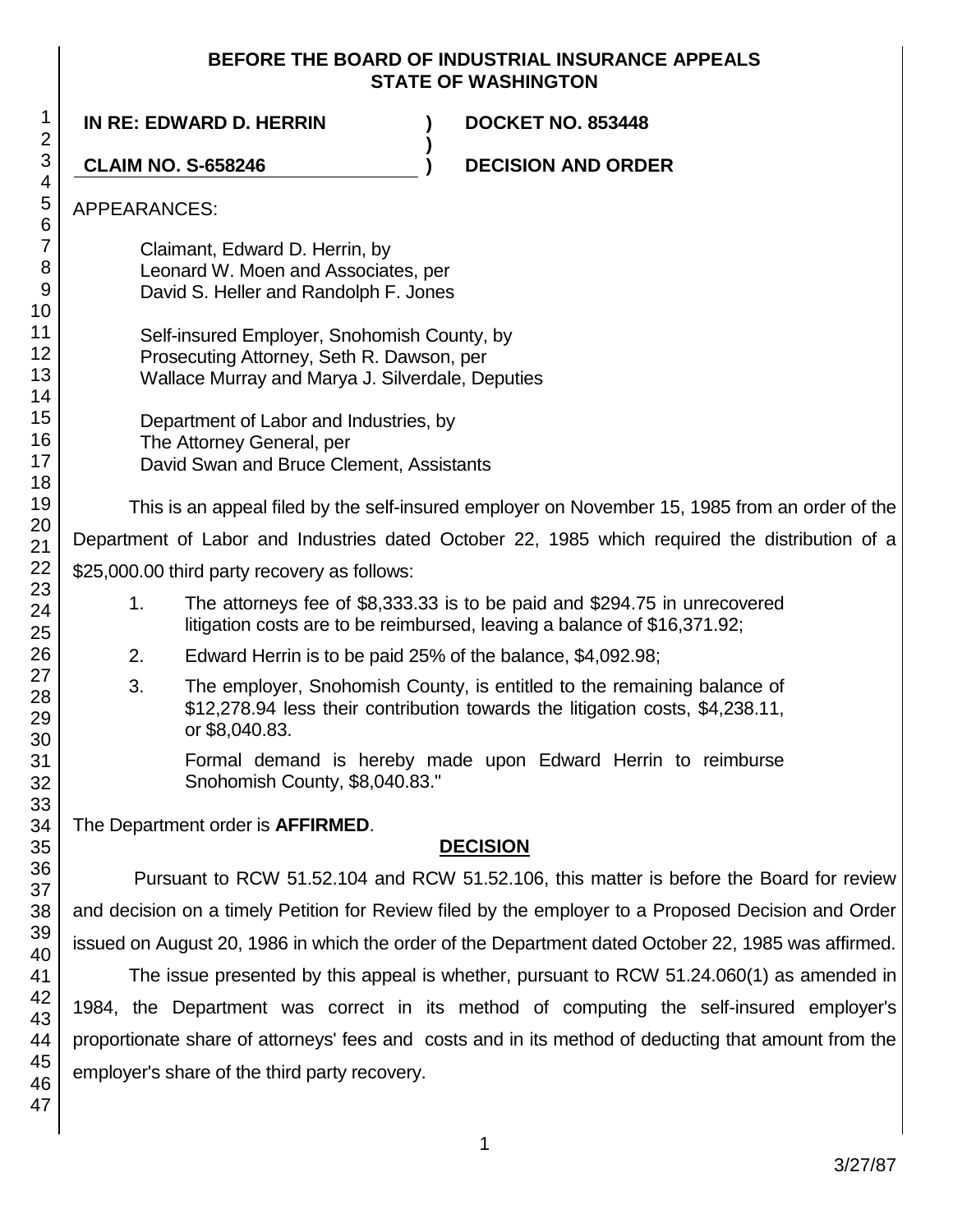The parties submitted this appeal on a stipulation of facts. Claimant sustained an industrial injury due to the negligence of a third party on November 15, 1983. The workers' compensation claim was closed on May 31, 1985, with the self-insured employer having expended a total of \$25,608.57 in benefits and compensation. Claimant had elected to seek damages from the responsible third party and in August, 1985, that action was settled for \$25,000.00. On October 22, 1985, the Department issued the order which is the subject of this appeal, setting forth the distribution of that \$25,000.00 recovery pursuant to the provisions of RCW 51.24.060(1). This statute as amended in 1984 provided:

> "(1) If the injured worker or beneficiary elects to seek damages from the third person, any recovery made shall be distributed as follows:

> (a)The costs and reasonable attorneys' fees shall be paid proportionately by the injured worker or beneficiary and the department and/or self-insurer;

> (b)The injured worker or beneficiary shall be paid twenty-five percent of balance of the award: ...

> (c)The department and/or self-insurer shall be paid the balance of the recovery made, but only to the extent necessary to reimburse the department and/or self-insurer for compensation and benefits paid;

> > (i)The department and/or self insurer shall bear its proportionate share of the costs and reasonable attorneys' fees incurred by the worker or beneficiary to the extent of the benefits paid or payable under this title: . . .

> > (ii)The sum representing the department's and/or self-insurer's proportionate share shall not be subject to subsection (1) (d) and (e) of this section.

(d)Any remaining balance shall be paid to the injured worker or beneficiary;

(e)Thereafter no payment shall be made to or on behalf of a worker or beneficiary by the department and/or self-insurer for such injury until the amount of any further compensation and benefits shall equal any such remaining balance. Thereafter, such benefits shall be paid by the department and/or self-insurer to or on behalf of the worker or beneficiary as though no recovery had been made from a third person." (Emphasis added).

RCW 51.24.060 is not a model of clarity. It is difficult to decipher the legislative intent from the language of the statute itself. The directive that attorneys' fees and costs be shared proportionately appears in both RCW 51.24.060 (1)(a) and (c)(i). It is not clear whether the first charge of attorneys'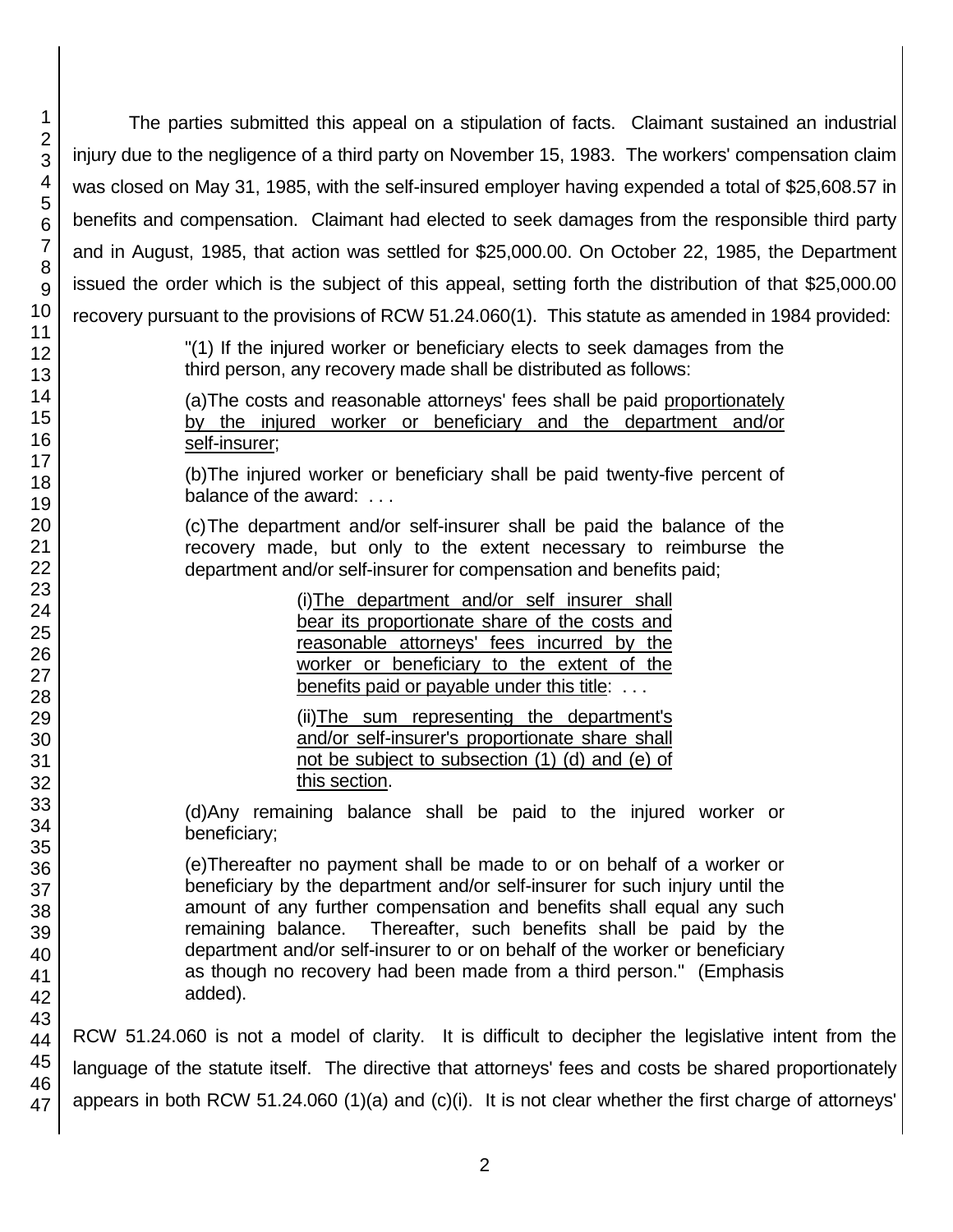fees and costs is part of the claimant's gross recovery. Furthermore, the statute is inherently ambiguous in that it does not establish a specific formula for computing the distribution of a third party recovery, but simply sets forth a basic framework, requiring the Department to flesh in the details. Because of these ambiguities, we must look behind the statutory language and review the legislative history to ascertain legislative intent. Paulson v. Pierce County, 99 Wn. 2d 645 (1983); Department of Transportation v. SEIB, 97 Wn. 2d 454 (1982). In so doing, we are mindful that "[w]here a statute is ambiguous, construction placed upon it by the officer or department charged with its administration is not binding . . . but is entitled to considerable weight in determining the legislative intention . . . ." Bradley v. Dept. of Labor and Industries, 52 Wn. 2d 780, 786 (1958).

When the Industrial Insurance Act was originally enacted, the injured worker had to elect between pursuing his remedy at law against a third party tortfeasor or pursuing his workers' compensation claim. Laws of 1911, Ch. 74, ] 3. The worker could not receive workers' compensation benefits during the pendency of the third party action and was solely responsible for the litigation expenses incurred, regardless of the outcome. Lowry v. Dept. of Labor and Industries, 21 Wn. 2d 538 (1944).

In 1957, the statutory scheme was dramatically changed to allow the claimant to receive workers' compensation benefits while pursuing a third party action. Laws of 1957, Ch. 70, ] 23; RCW 51.24.010. Because of the potential concurrent recovery under the Industrial Insurance Act and from the third party tortfeasor, the 1957 amendments gave the Department, as the workers' compensation benefit provider, a right to be reimbursed from the third party recovery and a lien against that recovery.

In 1961, RCW 51.24.010 was again amended to require the Department to share the third party suit litigation expenses with the injured worker to the extent that its trust funds benefited from the recovery in the third party action. Laws of 1961, Ch. 274, § 7. The requirement that the Department share the litigation expenses increased the claimant's net recovery by the amount of the litigation expenses that the Department was required to bear. However, when the Department's lien equaled or exceeded the gross recovery, it would take the entire recovery, leaving the claimant with only the benefits provided under his workers' compensation claim.

In 1977, the Legislature repealed RCW 51.24.010 and enacted a new third party suit statute, including RCW 51.24.060 to govern the distribution of third party recoveries where the worker or beneficiary elects to sue the third party rather than assigning the action to the benefit provider (either the Department or a self-insurer, as the case may be). Laws of 1977, 1st Ex. Sess., Ch. 85, § 4.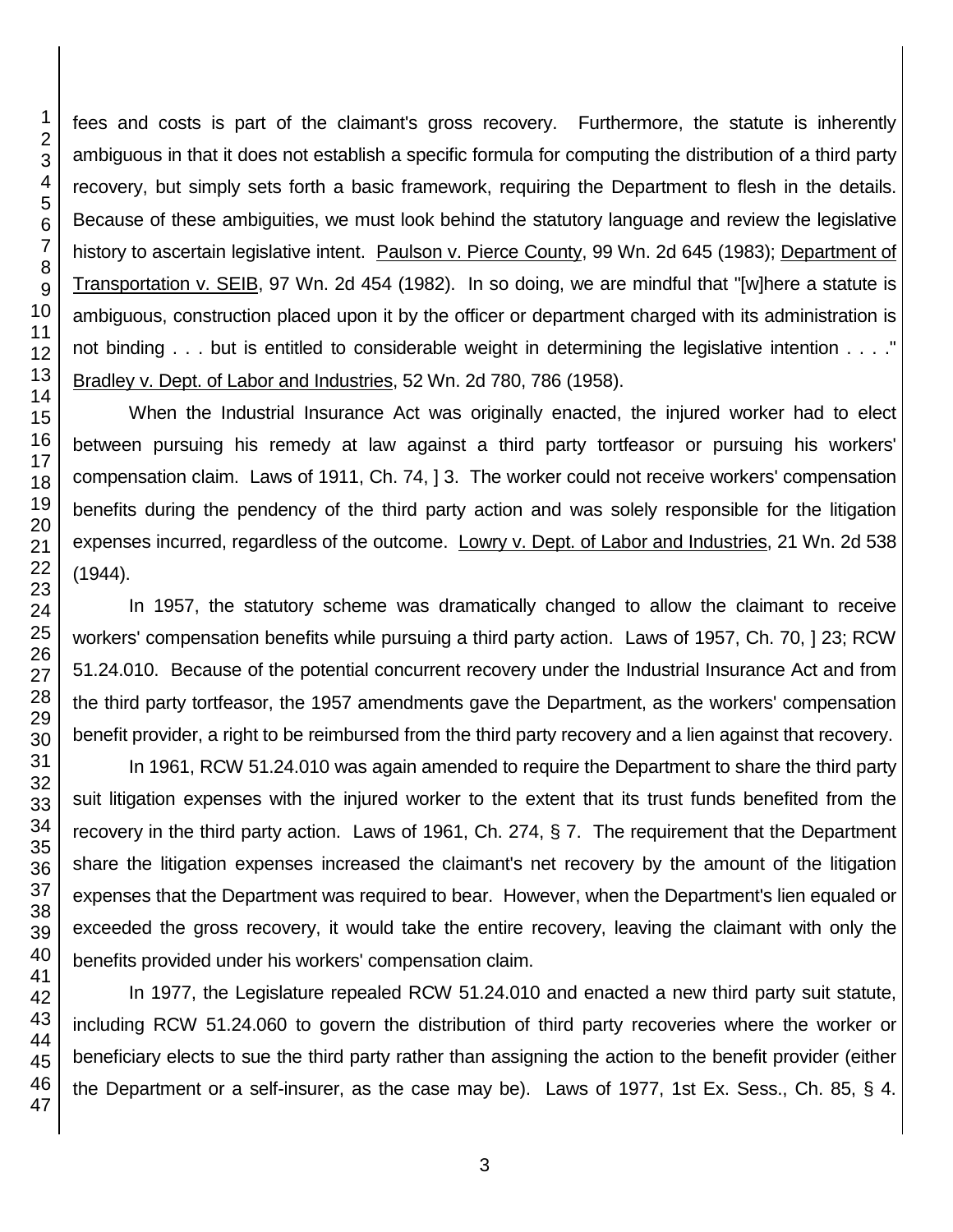Under the new statute, attorneys' fees and costs were a first charge against the third party recovery. For the first time, claimants were guaranteed 25% of the net recovery, after the deduction of litigation expenses. Thus, the benefit provider was prevented from claiming the entire net recovery in satisfaction of its lien, eliminating a disincentive to a claimant's pursuit of a third party action. However, at the same time, the 1977 statutory amendment deleted the requirement that attorneys' fees and costs be shared proportionately by the claimant and the benefit providers.

In 1983 the proportionate sharing of litigation expenses was restored to the statutory scheme. Laws of 1983, Ch. 211, § 2. However, it was simply tacked onto the distribution framework which had been enacted in 1977, thus engendering the statutory interpretation problems which now face us.

While the statutory language itself is far from crystal clear, one overriding legislative purpose emerges from the legislative history. In successive amendments, the Legislature has steadily increased the claimant's ultimate share of the third party recovery. In 1986, the Legislature continued this trend by eliminating the benefit provider's lien entirely if the employer or co-employee is at fault. Laws of 1986, Ch. 305, § 403. By maximizing the claimant's ultimate share, the Legislature clearly intends to encourage claimants to pursue third party actions.

The question, then, is whether the Department's distribution formula comports with this legislative intent. The Department computed the third party distribution as indicated in its worksheet (Appendix A, which accompanied claimant's brief and is attached hereto). The Department first subtracted the \$8,628.08 in attorneys' fees and costs from the total recovery of \$25,000.00, leaving a net recovery of \$16,371.92. RCW 51.24.060(1)(a). Claimant's 25% share of the \$16,371.92 balance was computed to equal \$4,092.98. RCW 51.24.060(1)(b). The employer's recovery was arrived at by subtracting \$4,092.98 from \$16,371.92, yielding the \$12,278.94 figure. RCW 51.24.060(1)(c).

The self-insured employer has no quarrel with the Department's The self-insured employer has no quarrel with the Department's computation up to this point, but argues that process should have stopped there and that the employer should have been reimbursed the entire \$12,278.94. Instead, the Department went further and divided that figure by the \$25,000.00 total recovery figure, arriving at 49.12% for the employer's proportionate share of the attorneys' fees and costs. 49.12% of the total attorneys' fee and cost figure of \$8,628.08 equals \$4,238.11. The Department deducted that amount from the employer's recovery of \$12,278.94, arriving at the employer's net recovery of \$8,040.83. RCW 51.24.060(1)(c)(i).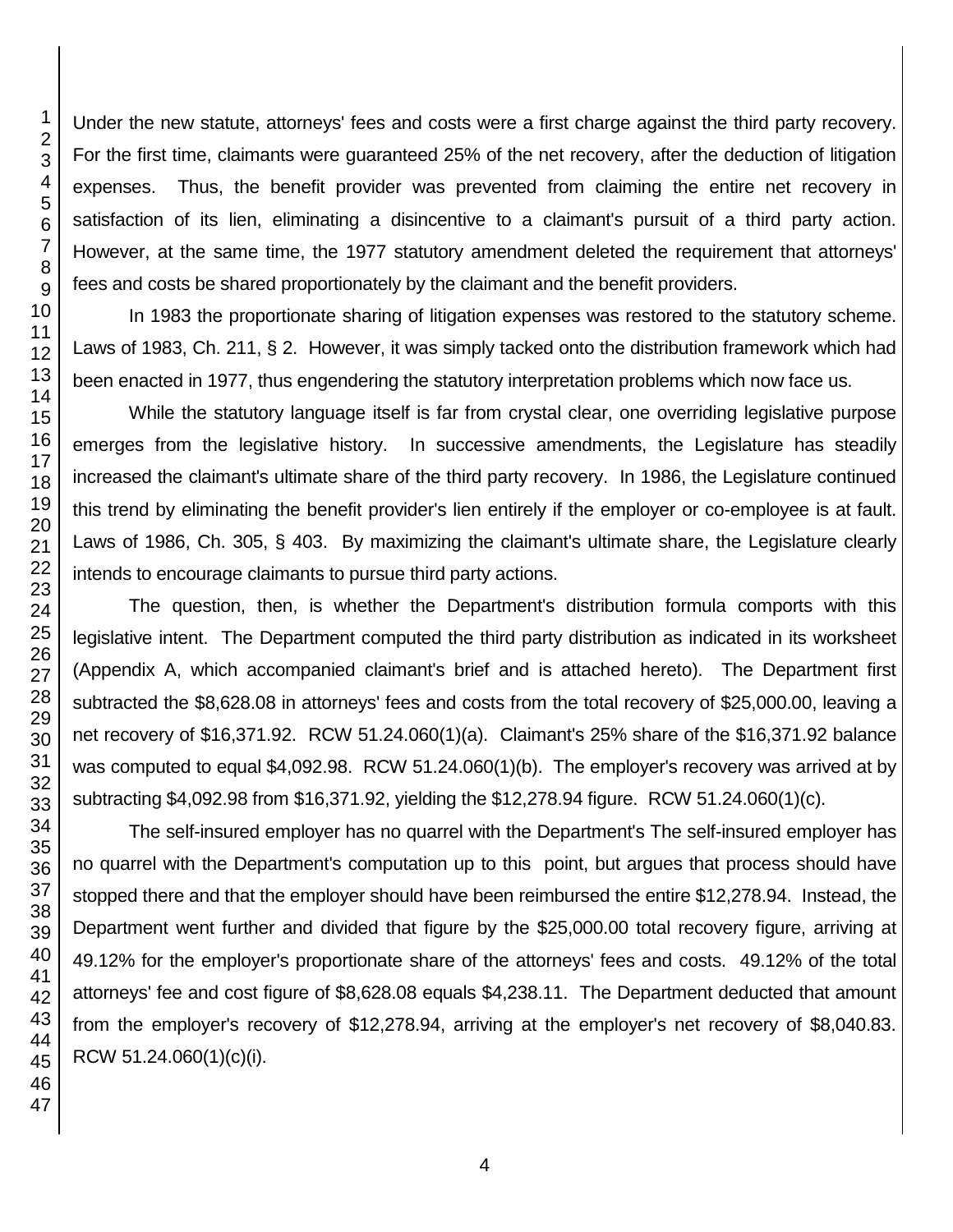The Department's formula assumes that the third party recovery belongs to the claimant, not to the employer under a subrogation theory. To counter that interpretation, the employer argues at length for the primacy of its so-called "equitable subrogation" interest. However, the Supreme Court in Rhoad v. McLean Trucking Company, 102 Wn. 2d 422 (1984) rejected that characterization of the benefit provider's interest, stating:

> "Appellant's equitable arguments fail to take into consideration that the Department's right to reimbursement from the third party recovery, set out in RCW 51.24.060(1)(c), is a statutory right. That right is enforceable as a statutory lien rather than an equitable subrogation interest FRCW 51.24.060(2)σ. "Equitable principles cannot be asserted to establish equitable relief in derogation of statutory mandates." Department of Labor & Indus. v. Dillon, 28 Wn. App. 853, 855, 626 P.2d 1004 (1981)." Rhoad at 427-428.

According to the court, the benefit provider has a "statutory compensation lien" not a "subrogation right". Rhoad at 428. Thus, the employer's argument of "equitable subrogation" is without merit. The only basis for any reimbursement out of the claimant's third party recovery is a statutory compensation lien and then only to the extent provided by the Legislature. If the Legislature chooses to eliminate the lien entirely, as it did in 1986 in situations where the employer or a co-employee is at fault, it is free to do so.

The second prong of the employer's attack is the contention that the Department's formula requires the employer to pay attorneys' fees and costs twice. That is, the employer argues that the amount available to satisfy the employer's lien is reduced initially by the deduction of attorneys' fees and costs from the gross recovery, and those same litigation expenses are subtracted again from the employer's ultimate reimbursement. It is quite true that the "pot" is reduced by the first charge of attorneys' fees and costs. But that first charge reduces the amount available for both the claimant's and the employer's shares.

Furthermore, the Department's formula precisely follows the statutory priorities for the payment of shares -- the attorneys' fees and costs are deducted, [RCW 51.24.060(1)(a)]; the claimant's 25% share is computed [RCW 51.24.060(1)(b)]; the balance is paid to the benefit provider, to the extent of its lien RCW 51.24.060(1)(c)σ; and the provider's proportionate share of attorneys' fees and costs is deducted from its share [RCW 51.24.060(1)(c) (i)] and reimbursed to the claimant.

We acknowledge that the repetition of the directive that attorneys' fees and costs be shared proportionately in Subsection (1)(a) and Subsection (1)(c)(i) is somewhat problematic. However, if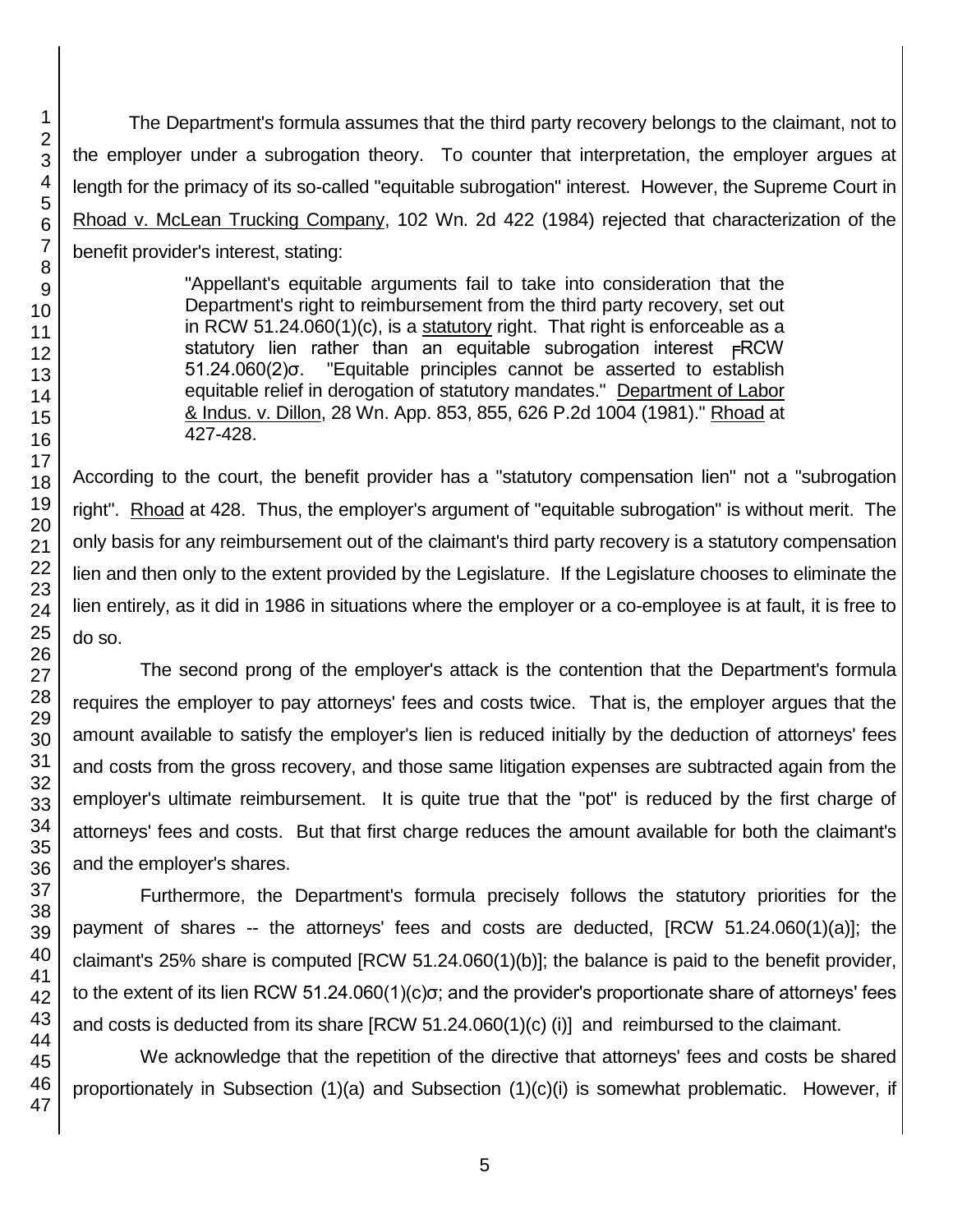attorneys' fees and costs are not deducted from the provider's recovery, then, in an excess recovery situation<sup>1</sup>, the benefit provider will recover its entire lien without paying <u>any</u> attorneys' fees and costs.

This is precisely what happened in Rhoad, under the 1977 version of the statute. However, as the court indicated in dictum, the 1983 statute changed the computation so that the Department and the self-insured employer would bear a proportionate share of attorneys' fees and costs. Rhoad at 424. By amending RCW 51.24.060 in 1983 and 1984, the Legislature obviously meant to change the method of distribution and reinstate the pre-1977 requirement that the Department (or the self-insured employer) bear its proportionate share of attorneys' fees and costs. If the same method of distribution were used after the 1983 and 1984 amendments as before, which is precisely what is urged by the employer, then the new provisions explicitly providing for apportionment of attorneys' fees and costs would be nullified.

Arguably, in remedying the problem of proportionate sharing of litigation expenses in the excess recovery situation, the Legislature has created a new set of problems in the deficiency recovery situation. For when, as here, there is a deficiency recovery, the benefit provider's share of the recovery is indeed decreased under the Department's formula. However, it is precisely in the deficiency recovery context that claimants must have a greater incentive to pursue the third party action. The Department's method of distribution is consistent with the legislative intent of creating this incentive; and obviously any third-party recovery resulting from this additional incentive benefits, in the end, the provider as well as the claimant.

The proper computation for distribution of a third party recovery is a complex problem. The very complexity of the problem lends itself to a solution at the legislative or administrative agency level. In our role of appellate review, we are not in a good position to second-guess either body, or to substitute our judgment for the expertise of the Legislature and the Department. Thus, in interpreting RCW 51.24.060 we have given considerable weight to the Department's interpretation of that statute. Bradley, supra. We find that the Department's formula for distributing a third party recovery comports with the legislative purpose of encouraging claimants to pursue third party actions by maximizing the claimant's ultimate share of the recovery.

l

<sup>&</sup>lt;sup>1</sup>, We use the term "excess recovery" to describe the situation where the balance after litigation expenses and the claimant's guaranteed 25% share have been deducted equals or exceeds the benefit provider's lien. A "deficiency recovery" describes the situation where the balance after the deduction of litigation expenses and the claimant's guaranteed 25% share is insufficient to satisfy the provider's lien.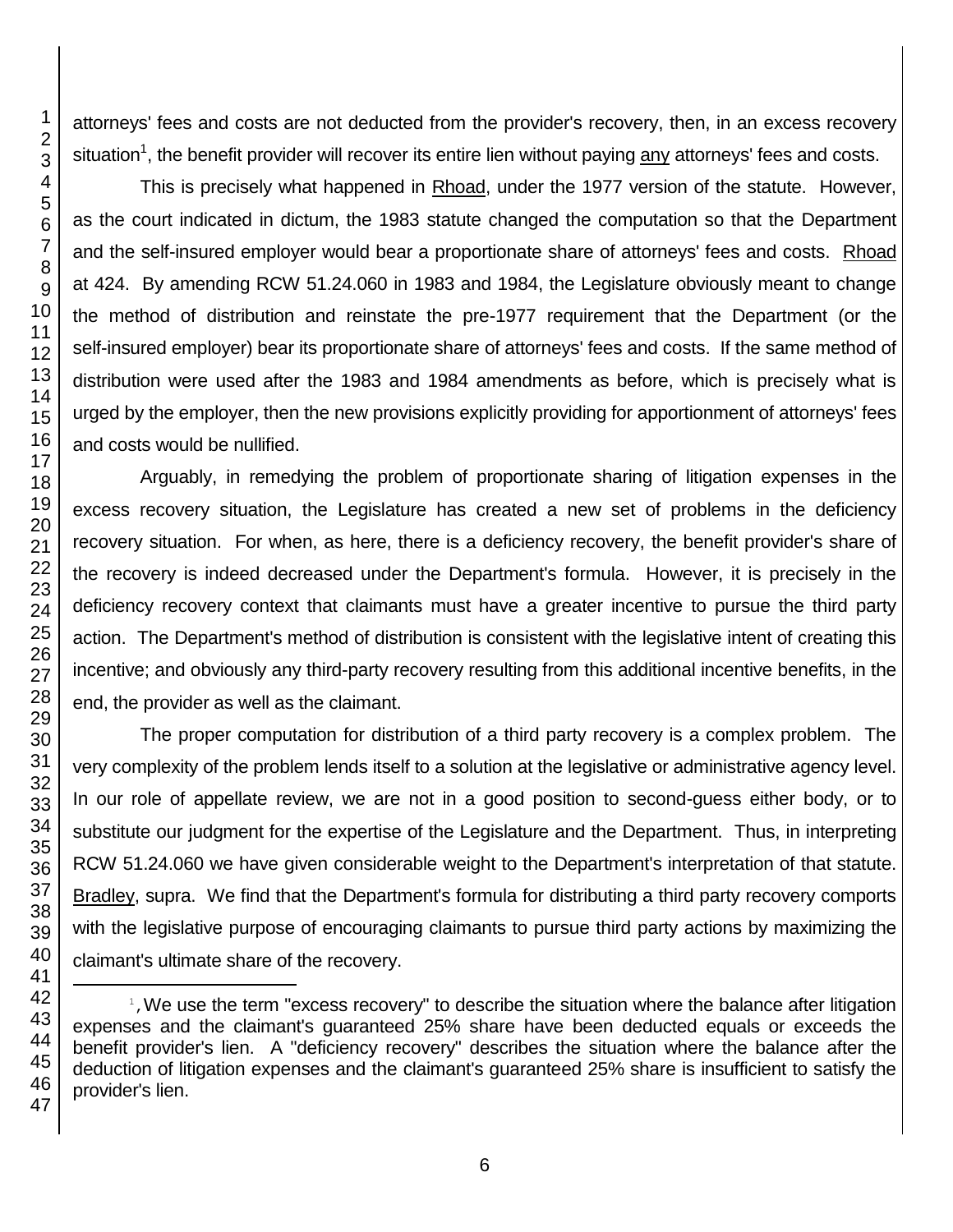We note in passing that prior versions of this statute have withstood compelling court challenges on behalf of claimants. See Rhoad and Lowry, supra. If, indeed, there is an inequity to the workers' compensation benefit providers in the distribution method established by the current version of RCW 51.24.060, that matter should be addressed to the Legislature. Rhoad, supra. In our view, however, the Department has correctly interpreted the current version of RCW 51.24.060. The Department order of October 22, 1985 should therefore be affirmed.

## **FINDINGS OF FACT**

1. On January 10, 1984, claimant filed an accident report alleging the occurrence of an industrial injury on November 15, 1983, while in the course of employment with Snohomish County, a self-insured employer.

After allowance and appropriate administrative action, the Department issued an order on September 17, 1985, closing the claim with time loss compensation as paid to May 31, 1985 inclusive, and with a permanent partial disability award equal to 10% unspecified. On October 22, 1985, the Department of Labor and Industries issued an order stating:

"Whereas a recovery of \$25,000.00 has been made from the party responsible for the injuries of Edward Herrin, the recovered funds are to be distributed in the following manner pursuant to RCW 51.24.060:

- 1. The attorneys fee of \$8,333.33 is to be paid and \$294.75 in unrecovered litigation costs are to be reimbursed, leaving a balance of \$16,371.92;
- 2. Edward Herrin is to be paid 25% of the balance, \$4,092.98;
- 3. The employer, Snohomish County, is entitled to the remaining balance of \$12,278.94 less their contribution towards the litigation costs, \$4,238.11, or \$8,040.83.

Formal demand is hereby made upon Edward Herrin to reimburse Snohomish County, \$8,040.83."

On November 15, 1985, the employer filed a notice of appeal from the Department order of October 22, 1985. That appeal was assigned Docket Number 85 3448 by the Board of Industrial Insurance Appeals. On December 4, 1985, the Board issued an order granting the appeal and directing that proceedings be held on the issues raised by the appeal.

2. On November 15, 1983 claimant sustained an injury in a vehicular collision when a third party ran into the side of the Snohomish County truck he was operating during the course of his employment.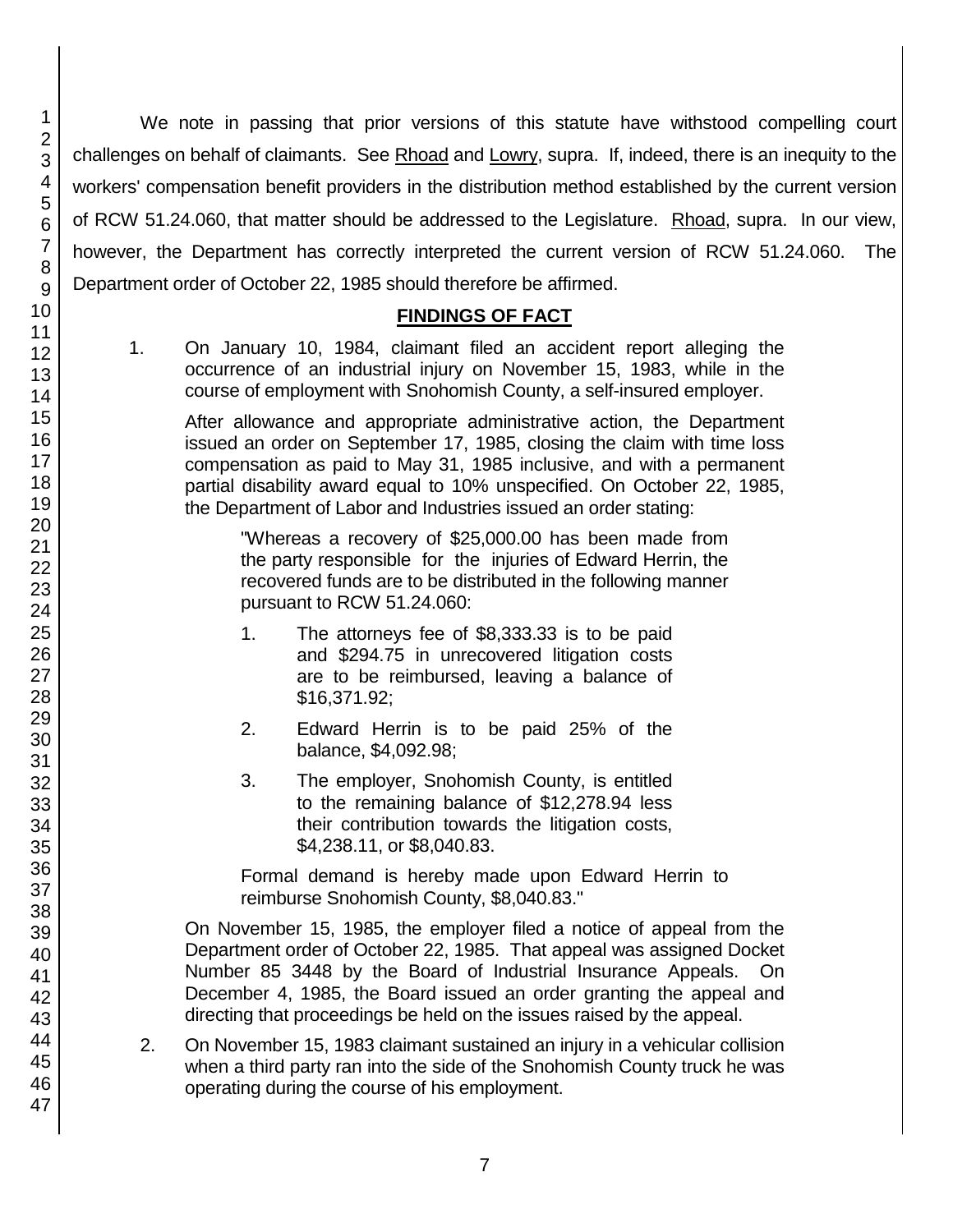- 3. Claimant filed a claim for workers' compensation benefits with the self-insured employer which was allowed, and that claim was closed on May 31, 1985 with the self-insured employer having expended a total of \$25,608.57 in benefits and compensation.
- 4. Claimant filed suit against the third party responsible for the accident of November 15, 1983 and recovered \$25,000.00 in a settlement of that action in August, 1985.
- 5. Attorneys' fees of \$8,333.33 and costs of \$294.75 were incurred by the claimant in the third party action.

#### **CONCLUSIONS OF LAW**

- 1. The Board of Industrial Insurance Appeals has jurisdiction over the parties and the subject matter of this appeal.
- 2. The employer's proportionate share of attorneys' fees and costs was correctly computed as \$4,238.11 and properly deducted from the employer's recovery of \$12,278.94 pursuant to the provisions of RCW 51.24.060(1).
- 3. The Department order of October 22, 1985 which distributed the claimant's \$25,000.00 third party recovery pursuant to RCW 51.24.060(1) is correct and is affirmed.

It is so ORDERED.

Dated this 27th day of March, 1987.

## BOARD OF INDUSTRIAL INSURANCE APPEALS

/s/  $\,$ 

GARY B. WIGGS Chairperson

/s/\_\_\_\_\_\_\_\_\_\_\_\_\_\_\_\_\_\_\_\_\_\_\_\_\_\_\_\_\_\_\_\_\_\_\_\_\_\_\_ FRANK E. FENNERTY, JR. Member

# **DISSENTING OPINION**

The Board majority's review of the history of legislative changes which have occurred over the years in our third-party statutes is instructive and accurate, and for the most part, probably a correct interpretation of overall legislative intent. However, I do not have the trouble the majority seems to have in discerning the intent of the 1983 and 1984 amendments to RCW 51.24.060(1), albeit they may not be perfect "models of clarity."

As the majority notes, the statute as it existed from 1977 to 1983 provided that (1) third-party-suit attorney fees and costs were a "first charge" against, and deduction from, the gross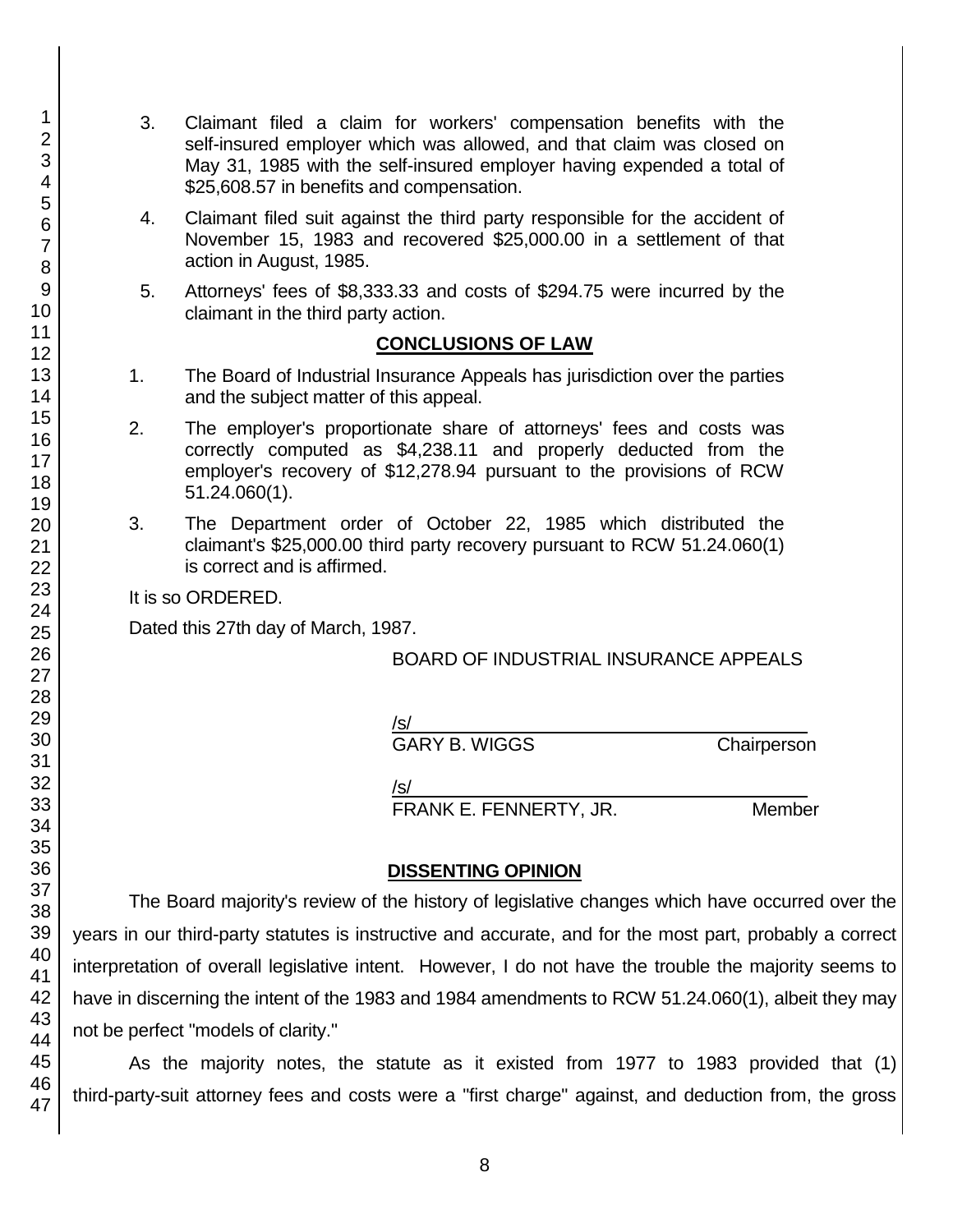recovery; (2) claimants were guaranteed 25% of the net recovery, after that deduction of litigation expenses; and (3) proportionate sharing of attorney fees and costs between the claimant and the benefit providers was not allowed. These observations were confirmed by the Court in Rhoad, supra. In 1983, the proportionate sharing of litigation expenses was restored to the distribution

formula. But the 1983 amendments were intended to do more than that, namely, to remove the attorney fees and costs as a first charge, and deduction from, the gross third-party recovery. The majority says that this result is "not clear," but it is clear enough to me. The pre-1983 wording of RCW 51.24.060(1)(a) simply said that these litigation costs, as the first step in distribution, "shall be paid." If this was not to be changed, no amendment to (1)(a) was necessary. However, it was amended, to provide that these costs be paid "proportionately" by the claimant and the benefit provider. To give reasonable effect to this change, I look to the rest of RCW51.24.060(1) to determine both the distribution of the gross recovery, and allocation of the proportionate shares of attorney fees and costs to that distribution, to arrive at the parties' net "in hand" shares. All subsections, treated as a whole, can thus be harmonized and applied.

Per (1)(b) and (c), the claimant's 25% guaranteed share (measured against the gross recovery, since the litigation costs are no longer a mandatory first change) is \$6,250.00; and the self-insurer's share is the balance of the gross recovery, or \$18,750.00, since that is less than the total compensation benefits which were paid. This proportionate distribution of third-party recovery (25%/75%), is obviously also the proportion by which costs of obtaining that recovery should be borne. 25% of the attorney fees and costs of \$8,628.08 is \$2,157.02. Therefore, claimant's proper net recovery is \$6,250.00 less \$2,157.02, or \$4,092.98. 75% of the attorney fees and costs is \$6,471.06. Therefore, the self-insurer's proper net recovery is \$18,750.00 less \$6,471.06, or \$12,278.94.

Lastly, I note the Board majority's concern that, if attorney fees and costs are not deducted from the benefit provider's recovery, then in an "excess recovery" situation (as distinguished from the "deficiency recovery" situation here) the benefit provider would recover its entire lien without paying any attorney fees and costs. I disagree. In the first place, my version of the distribution method does subtract proportionate attorney fees and costs from the provider's recovery. Secondly, the result envisioned would be prevented by the operation of subsections (i) and (ii) of RCW 51.24.060(1)(c). I will not unduly lengthen this dissent with a hypothetical excess recovery situation to show why this is so.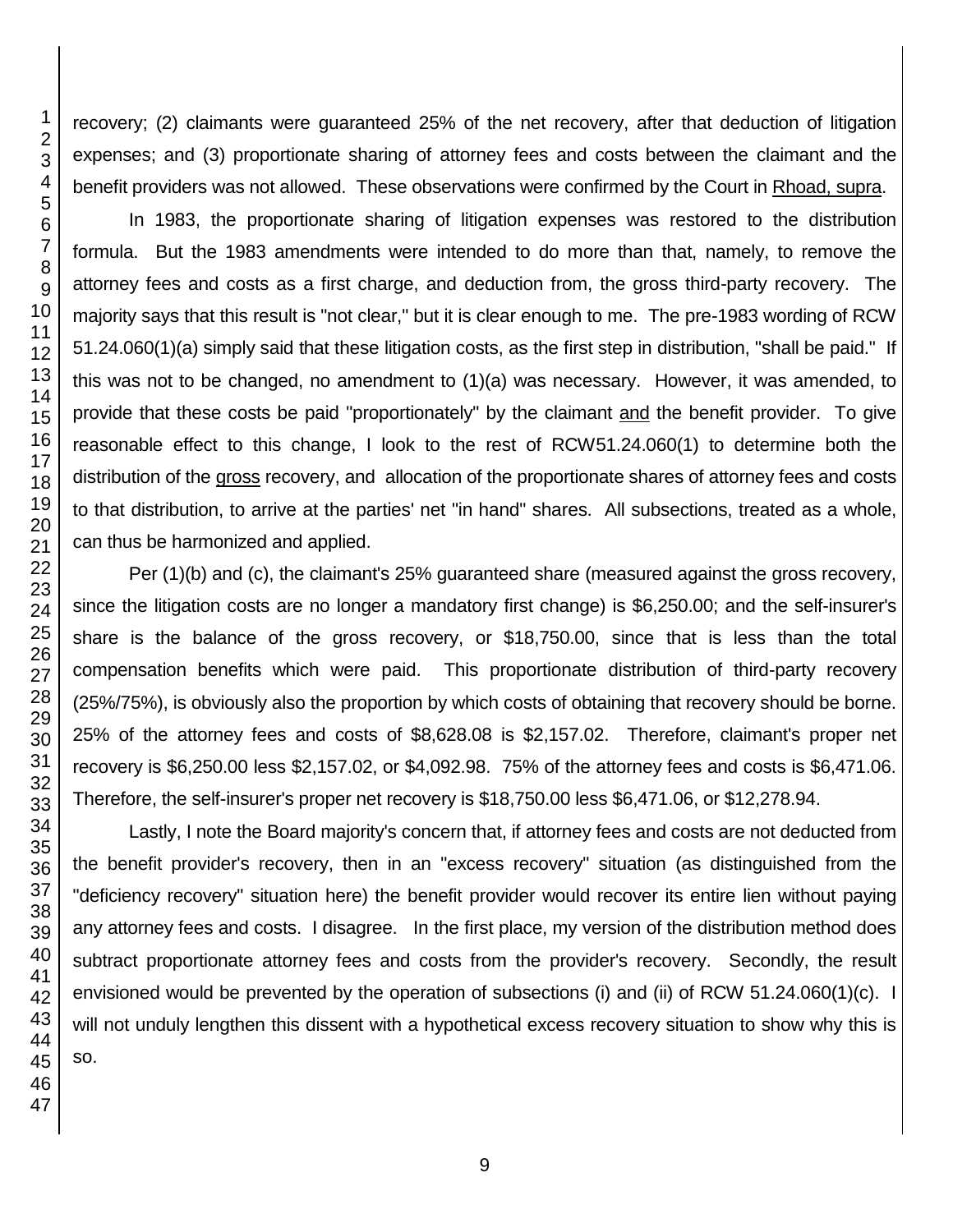In conclusion, I would reverse and remand the Department's order of October 22, 1985, to direct reimbursement by claimant to Snohomish County of \$12,278.94.

Dated this 27th day of March, 1987.

| $\sqrt{s}$       |               |
|------------------|---------------|
| PHILLIP T. BORK, | <b>Member</b> |